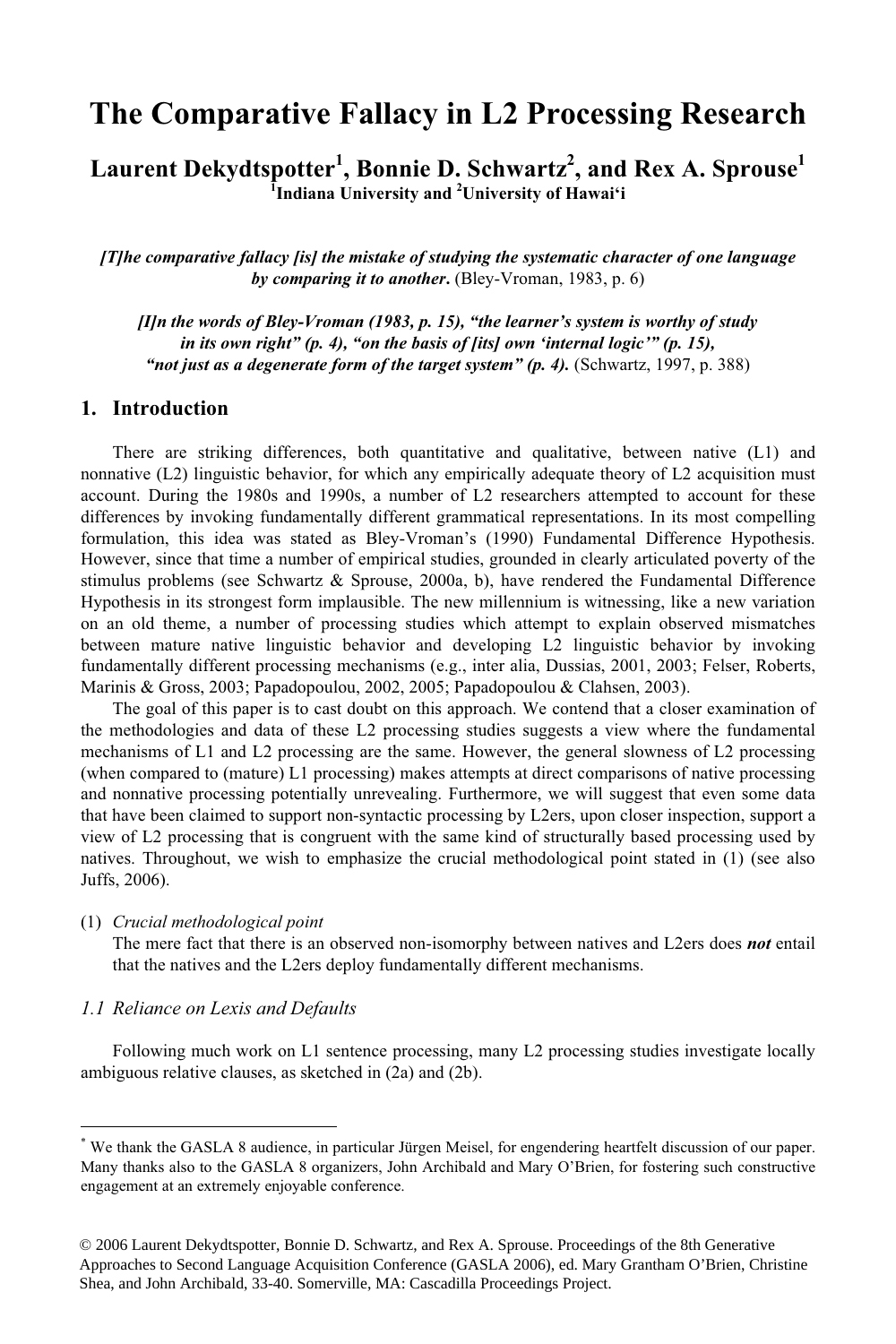(2) a. [... N1φ ... *of/with* [... N2 ... ] [RC ... XPφ ... ] ] N1 attachment b. [... N1 ... *of/with* [... N2φ ... [RC ... XPφ N2 attachment

Here a superordinate NP, with head N1, properly contains a subordinate NP, with head N2. The subordinate NP may be in a genitival construction or may be the object of a "thematic" preposition, e.g. *with*. There follows a relative clause, which at first could in principle be construed with N1 or N2, until a disambiguating segment is reached. This invites the question whether L2ers process such relative clauses in the same way as natives do. This was investigated by Papadopoulou and Clahsen (2003) comparing native and L2 Greek, and by Felser et al. (2003) comparing native and L2 English. Both studies found that natives and L2ers had an N2 modification preference with the thematic preposition; by contrast, with the genitive, the L2ers––contra the natives––had no modification preference for N1 vs. N2, either in judgments or in reading times. These researchers account for this asymmetry by claiming that L2ers rely on lexical-thematic and contextual information rather than on syntax. For L2 Spanish genitives, Dussias (2003) found an L2 preference for N2 modification in judgment tasks but––contra what is found for natives––no effect in reading times. She claims that this is the result of L2ers deploying default strategies (e.g. local attachment).

#### *1.2 Lack of Syntactic Detail*

Marinis, Roberts, Felser and Clahsen (2005) investigated L1 and L2 processing of extraction. Consider (3a) vs. (3b), where the slash (/) indicates a new screen in a computer-based reading task:

- (3) a. The manager *who* / the secretary claimed / **that** / the new salesman / had pleased / will raise company salaries.
	- b. The manager thought / the secretary claimed / **that** / the new salesman / had pleased / the boss in the meeting.

(3a) involves a relative clause whose head is extracted from the clause introduced by *that*; on standard assumptions, there should be a trace immediately following the verb *pleased* and an intermediate trace immediately preceding the complementizer *that*. (3b), on the other hand, involves no such extraction and hence no such traces. Marinis et al. compared reading times (RTs) on the third segment (*that*) for examples like (3a), where an intermediate trace belongs, with the third segment (*that*) for examples like (3b), where no such intermediate trace is syntactically motivated. The results show that natives had longer RTs on segment 3 when processing strings like (3a) than when processing strings like (3b), but that L2ers had no such difference in RTs. On segment 5 (*had pleased*), both natives and L2ers exhibited longer RTs for (3a) than for (3b). Marinis et al. conclude that L2ers' processing of cross-clausal dependencies does not rely on intermediate traces. The representations in (4) sketch the purported difference in the parses for (3a) by the natives vs. the L2ers.

- (4) a. *L1ers' parse of (3a): Intermediate trace forced by phase-by-phase computations*  $[{\rm Cr} \text{ who } {\rm [IP} \text{ the secretary claimed } {\rm [Cr} \text{ that } {\rm [IP} \text{ the new employee had pleased } t \text{ ] } ] ] ]$ .
	- b. *L2ers' parse of (3a): No intermediate trace* [ *who* the secretary claimed that the new employee had pleased \_\_\_ ].

#### *1.3 The Shallow Structure Hypothesis*

Results of the type just discussed lead Clahsen and Felser (2006a, b) to their Shallow Structure Hypothesis, according to which L2ers' processing is syntactically shallower than natives' processing. Clahsen and Felser claim that whereas in native processing, a syntactic reflex mediates the integration of lexical-thematic, prosodic and contextual information, L2 processing––lacking syntactic detail–– "over-relies" on lexical-thematic and pragmatico-contextual information, without the same degree of syntactic mediation. Although Clahsen and Felser do not explicitly say so, for them, the positing of a fundamental difference between (mature) native and (developing) nonnative processing of this type is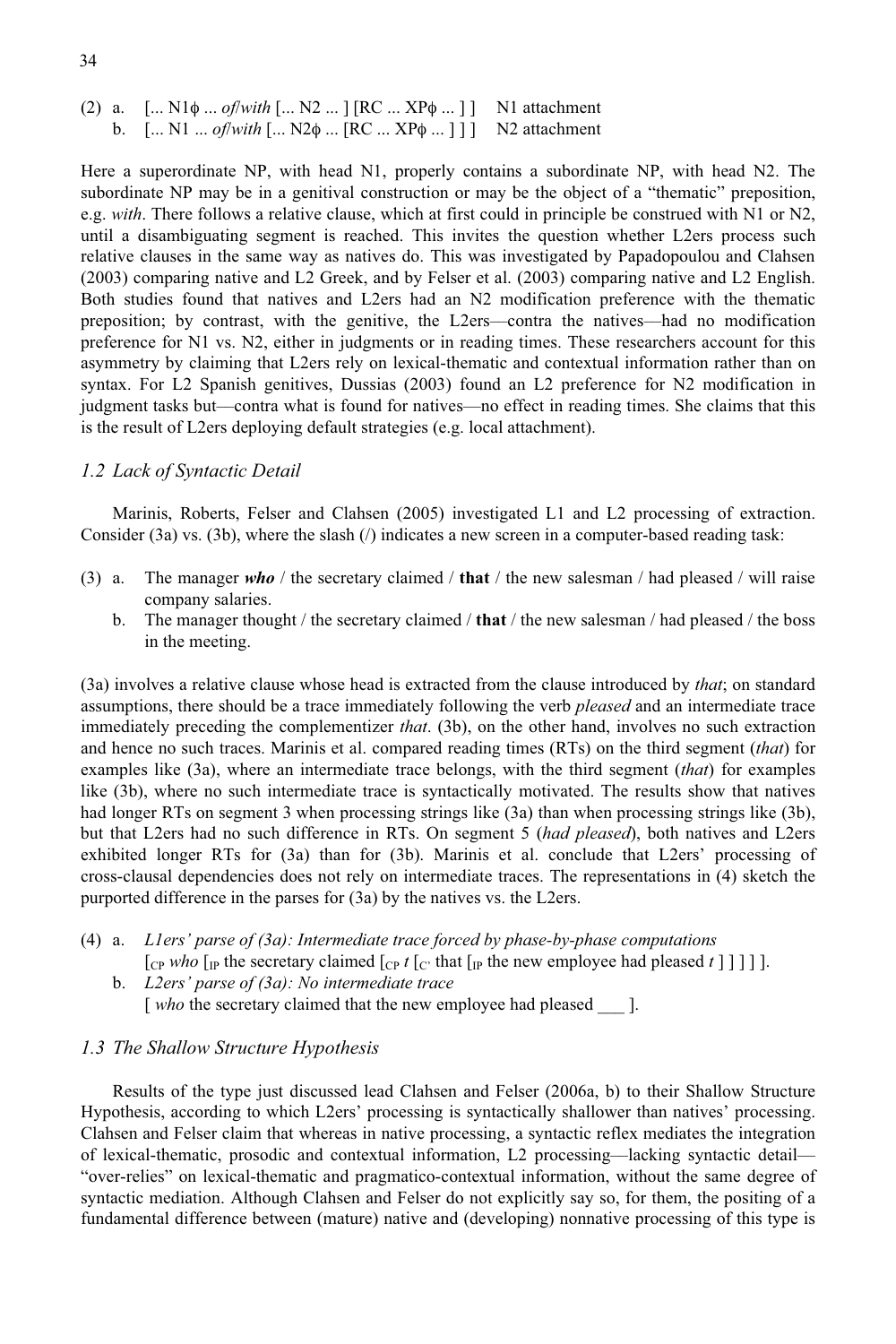virtually a logical necessity. This is because they hold that "there is evidence that learners develop interlanguage grammars that are fundamentally different from L1 grammars (e.g., Bley-Vroman, 1990; Clahsen & Muysken, 1986, 1989)" (Clahsen & Felser, 2006a, p. 117). Thus, the "shallow processing" that Clahsen and Felser see as characteristic of L2 processing is really a necessary reflex of their view that L2 grammars involve "shallow representations."

We offer here three observations on Clahsen and Felser's (2006a, b) discussion. First, it is extraordinary that neither Clahsen and Felser's keynote article nor their responses to commentaries even mentions the strong refutations of Clahsen and Muysken's 1986 paper published 20 years ago, let alone the two decades of painstaking research showing that L2 grammars share with native grammars highly idiosyncratic and specific restrictions imposed by UG. Second, it is confusing that Clahsen and Felser invoke Bley-Vroman's very important (1990) paper in this context. Under the Fundamental Difference Hypothesis, the L1 grammar essentially substitutes for UG in guiding the development of L2 grammars. For Bley-Vroman, this is an issue of conservatism in learning. Thus, to the extent that Target Language structures can be described by the L1 grammar, these structures should receive a significantly detailed syntactic parse––not a shallow one. But now remember that the Shallow Structure Hypothesis was empirically motivated in Papadopoulou and Clahsen (2003) as a claim that L2 processing did not—generally speaking—exhibit L1 effects. Moreover, L1 effects were found in a study of relative clause attachment in L2 French (Frenck-Mestre, 2002), as would be expected on either Bley-Vroman's version of the Fundamental Difference Hypothesis (or Schwartz & Sprouse's 1996 Full Transfer/Full Access hypothesis). Third, even if we dismiss Clahsen and Felser's claims about shallow L2 grammatical representations, were they indeed to have evidence that L2ers' sentence processing is fundamentally different from that of L1ers, this difference would still have many important theoretical L2 consequences, to which we turn.

#### **2. Issues Raised by Shallow Processing**

*2.1 Two Essentially Different Manners of Processing Language Input*

Shallow processing is not nearly as innocuous as it might seem at first blush; indeed, it has serious repercussions for models not only of L2 use but also of L2 acquisition. Consider the degree to which computations are sensitive to global context: i.e., informational encapsulation vs. informational promiscuity. If L2ers under-rely on syntactic information and over-rely on pragmatic and contextual information, then L2 processing is "promiscuous" in the sense of Fodor (1983). This suggests that for natives vs. L2ers, the entire relationship between language and other domains of cognition is fundamentally different. Furthermore, consider the consequences of shallow processing for the assumption of failure-driven grammar revision ("learning") in L2 acquisition. On this view, learning crucially depends on the recognition of a mismatch between the current state of syntactic knowledge, which is used in processing, and Target Language (TL) input being processed. If L2ers are shallow processors, it is difficult to see how they would come to recognize that a given state of syntactic knowledge is inadequate to parse TL input. Under such a story, many well-studied cases of developmental paths in L2 acquisition would be mysterious. Shallow Processing approaches at this point have not specified a principled limit on the syntactic detail of L2ers' processing, but, clearly, the more shallow their processing is imagined to be, the more difficult it is to account for Interlanguage syntax that has developed away from the grammatical state inherited from the L1.

#### *2.2 Potential Problems*

Needless to say, there are of course observable differences between native vs. nonnative processing; however, it does not follow that these differences necessarily point to fundamentally different processing mechanisms. Here we explore four potential sources of differences between native vs. L2 processing, none of which entails a difference in the fundamental nature of the processing systems. These four are: (1) non-target-like prosody; (2) "overlearned" vs. "underlearned" lexical access routines; (3) heteromorphy of semantic fields; and (4) the possibility that RT differences reflect different computational moments.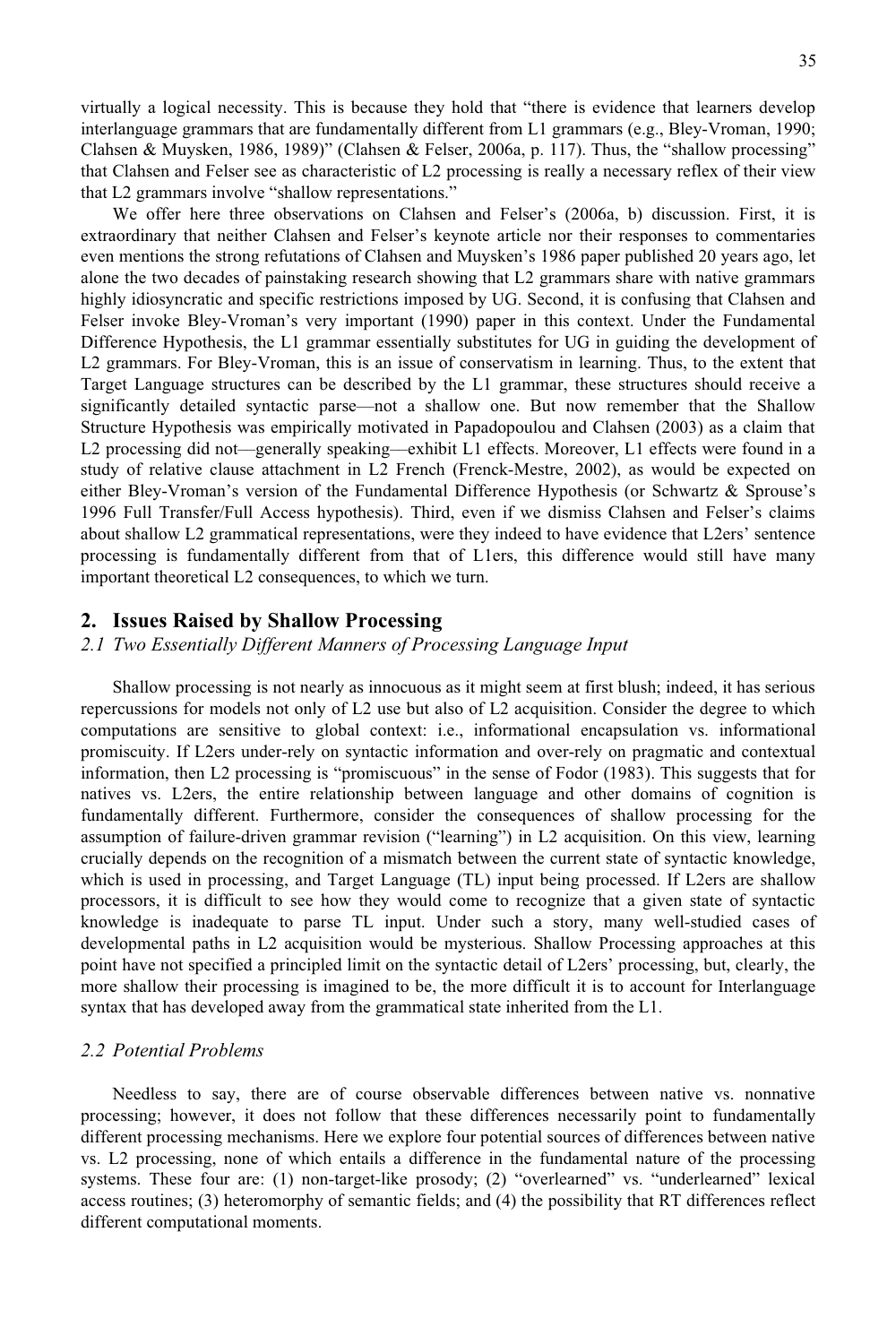We first consider non-target-like prosody. Prosody significantly affects native processing outcomes (e.g. Fodor, 1998, 2002), and many (even advanced) L2ers have non-target-like prosodic systems. Dekydtspotter, Donaldson, Edmonds, Liljestrand and Petrush (submitted) through experimental control of prosody show that prosody affects even intermediate French L2ers' relative clause attachments. Thus, while applying principles of the Universal Parser to written TL sentences–– as in the overwhelming majority of L2 processing studies––L2ers may impose non-target-like prosodies, yielding non-target-like outcomes. Of course, non-target-like outcomes in no way implicate parsing mechanisms fundamentally distinct from those of natives. L2 processing studies based on RTs of written stimuli, where there is no control for the prosody imposed by the respondents, invite the danger that observed differences between native and L2 processing may tell us little about the mechanisms underlying L2 processing.

Another potential source of differential outcomes in native vs. L2 processing involves lexical access. As discussed by Phillips (1996), natives develop "overlearned" routines for lexical access, as a function of experience and neural plasticity. We suggest that the situation for L2ers is very different. L2ers, by contrast, continue to struggle with *underlearned* lexical access routines, inhibiting processing efficiency. Indeed, Frenck-Mestre and Pynte (1997) and Frenck-Mestre (2002, 2005) present eye-movement evidence which suggests that even advanced L2ers continue to re-read stimuli. This means that L2ers are generally slower and less efficient processors than natives, but it is important to bear in mind that this, again, does not implicate distinct processing mechanisms from those deployed by natives.

There is yet another possible confound for L2 processing that relates to the L2 lexicon. Sprouse (in press) claims that the relexification process that Lefebvre (1998) defends for creole genesis generally characterizes L2ers' initial development. That is to say that the L2 lexicon is not built from scratch from TL input, but that L2 lexical items develop first through the re-labeling of L1 lexical items with perceived phonetic strings of TL input. It is only through error-driven reanalysis that these L2 lexical items come to approximate the similarly labeled items in the TL lexicon in terms of their precise morphosyntactic, semantico-pragmatic and other features. Consider, for example, the partial overlap of the French lexemes *pièce* vs. *salle* vs. *chambre* vs. *place* vs. *lieu*. Each of these French lexemes shares significant aspects of the semantic field of the English lexeme *room*, but in an important sense, each means both more and less than the English word *room*.

Imagine an English-French L2er who is at a stage of development where she has relabeled her English lexical entry 'room' as either *chambre* or *place*, and has not yet managed to posit two distinct entries in her French Interlanguage lexicon. Receiving sufficient exposure to relevant input is complicated by the richness and opacity of real-world contexts. While the L1er seems able to sort out fine pragmatico-semantic features, the L2er needs input that would signal that her *current* lexical item is inadequate. There is no guarantee that this process will lead to ultimate convergence on a target-isomorphic lexicon. A long-term result is heteromorphy of semantic fields associated with the "same" item. Consider now potential ramifications for L2 processing. On hearing an input sentence like *Il* n'y a pas assez de chambres, which the speaker intends to mean 'There are not sufficient separate sub-units of this building designed for human occupancy', the L2er may at least momentarily consider an interpretation along the lines 'There is not sufficient space' before recognizing that this interpretation is contextually implausible. Our claim here is not that the L2er will not arrive at the intended meaning, but simply that she may be distracted (and thus, further slowed) by irrelevant options that would never occur to a native processor. If the L2 perceiver should, however, fail to recognize that she has indeed misunderstood, she will then carry an unintended presupposition as she perceives the next part of the discourse. L2ers' processing may thus be diverted in ways atypical of natives' processing.

We turn now to the final of our four potential sources of difference between native and L2 processing. Compared with natives, L2ers process relatively slowly, perhaps with unhelpful prosodic contours, and with greater difficulty accessing a lexicon that is peppered with lexical items that include non-target-like (and potentially misleading) pragmatico-semantic features. Therefore, we suggest, native vs. L2 differences on comparisons of planned "target" segments may reflect different "moments" in the parsing process. This arguably compromises the validity of the presumed like-with-like native vs. nonnative comparisons. We develop this further in Section 3.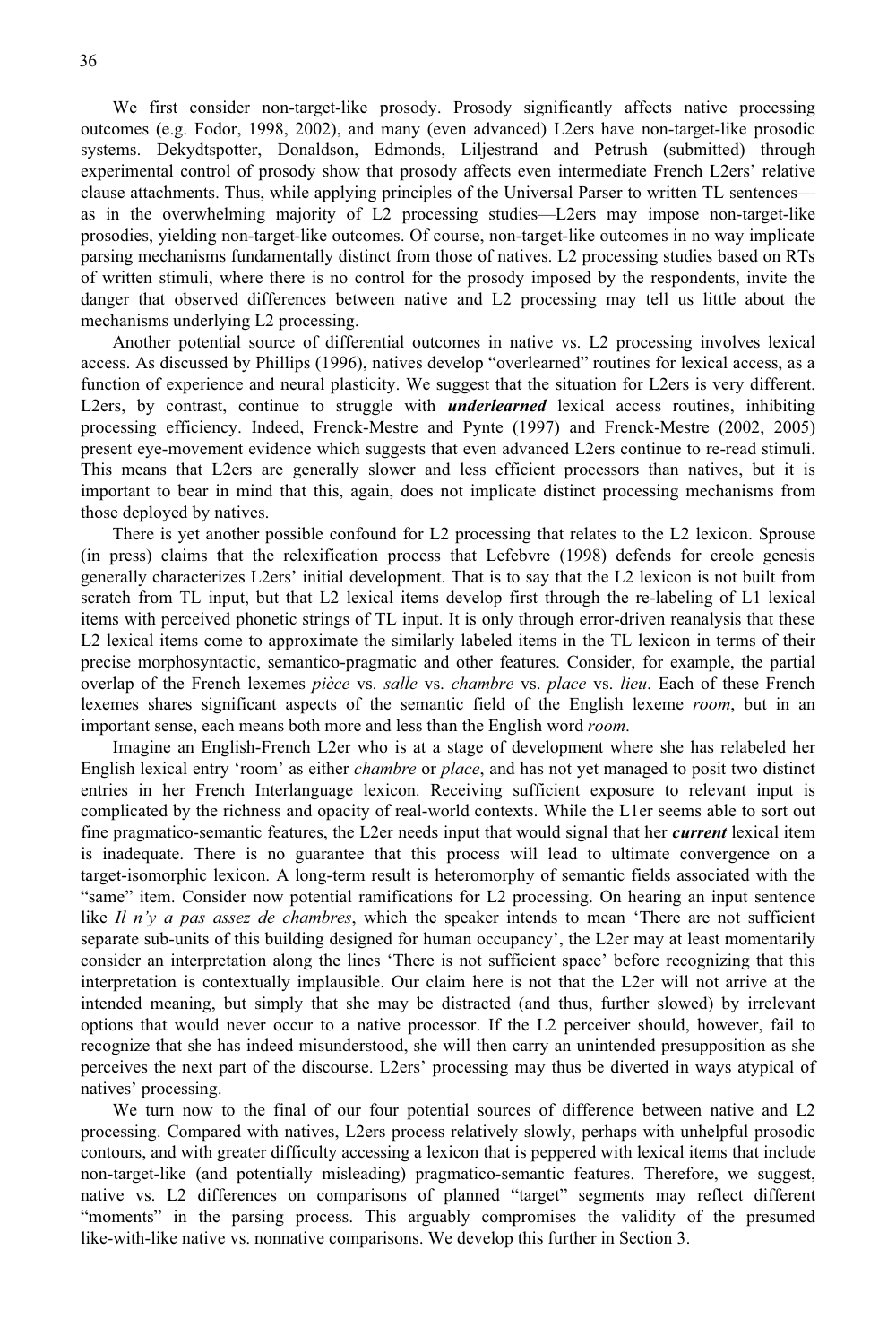#### **3. Delayed Effect of the Presence of Intermediate Traces in Marinis et al. (2005)** *3.1 The Study*

In this section we take a closer look at Marinis et al.'s (2005) study. Recall that Marinis et al. claim that L2ers' parses do not include intermediate traces in cross-clausal extractions. We will attempt to show that lurking in their data is evidence for precisely such intermediate traces in the parsing of at least some groups of L2ers. The study crossed phrase type—VP (5) vs. NP (6)—with movement (the a-sentences) vs. non-movement (the b-sentences).

- (5) a. The nurse *who* / the doctor argued / **that** / the rude patient / had angered / is refusing to work late.
	- b. The nurse thought / the doctor argued / **that** / the rude patient / had angered / the staff at the hospital.
- (6) a. The nurse *who* / the doctor's argument / **about** / the rude patient / had angered/ is refusing to work late.
	- b. The nurse thought /the doctor's argument/ **about** / the rude patient / had angered / the staff at the hospital.

Each respondent saw 5 sentences of each of these four types, for a total of 20 experimental sentences: 5 like (5a) and 5 like (5b), contrasting the presence of an intermediate trace; 5 like (6a) and 5 like (6b), which do not involve an intermediate trace but contrast with respect to movement. There were 34 Chinese-English L2ers, 26 Japanese-English L2ers, 24 German-English L2ers, and 30 Greek-English L2ers, as well as 24 native "controls." The mean age of the L2 groups was 24 to 26.5. The mean age of initial exposure to English was 8.67 to 11.94. L2ers scored above the "upper intermediate level" on the Oxford Placement Test and responded with 92.5% or higher accuracy to comprehension questions about sentences like those in (5) and (6), as reported in Table 1.

| <b>Learner Group</b> |    | <b>Oxford Placement Test</b> | <b>Ouestionnaire score</b> |
|----------------------|----|------------------------------|----------------------------|
| Chinese-English      | 34 | 156/200                      | 92.50%                     |
| Japanese-English     |    | 169/200                      | 92.31%                     |
| German-English       |    | 177/200                      | 98.00%                     |
| Greek-English        | 30 | 173/200                      | 96.17%                     |

| Table 1. L2ers' proficiency (from Marinis et al., 2005, p. 61, Table 1) |  |  |  |  |  |  |  |
|-------------------------------------------------------------------------|--|--|--|--|--|--|--|
|-------------------------------------------------------------------------|--|--|--|--|--|--|--|

#### *3.2 The Results*

Marinis et al. planned two RT analyses: (1) at segment 3 '*that'* (seeking evidence of the intermediate trace) and (2) at segment 5 *'had angered'* (seeking evidence of the base trace). The results are summarized in Tables 1 and 2, followed by details of the statistical analyses.

| Group            | <b>Conditions</b> | Segment 3<br>(e.g. that) | Segment 4<br>(e.g. the rude patient) | Segment 5<br>(e.g. had angered) |
|------------------|-------------------|--------------------------|--------------------------------------|---------------------------------|
|                  |                   |                          |                                      |                                 |
| Native English   | movement          | 825 (310)                | 1268 (654)                           | 1075(567)                       |
| $(n = 24)$       | - movement        | 729 (272)                | 1237 (764)                           | 811 (268)                       |
| Chinese-English  | movement          | 1062 (716)               | 2155 (1070)                          | 1630 (826)                      |
| $(n=34)$         | - movement        | 836 (473)                | 1963 (880)                           | 1349 (611)                      |
| Japanese-English | movement          | 956 (694)                | 2053 (832)                           | 1560 (529)                      |
| $(n=26)$         | - movement        | 955 (506)                | 1674 (505)                           | 1420 (446)                      |
| German-English   | movement          | 977 (353)                | 1628 (563)                           | 1609 (888)                      |
| $(n=24)$         | - movement        | 925 (309)                | 1196 (449)                           | 959 (229)                       |
| Greek-English    | movement          | 838 (485)                | 1757 (1354)                          | 1330 (902)                      |
| $(n=30)$         | - movement        | 875 (417)                | 1634 (1103)                          | 1086 (606)                      |

**Table 2. Mean reading times (and standard deviations) on critical segments 3, 4 and 5: VP context (from Marinis et al., 2005, p. 65, Table 2)**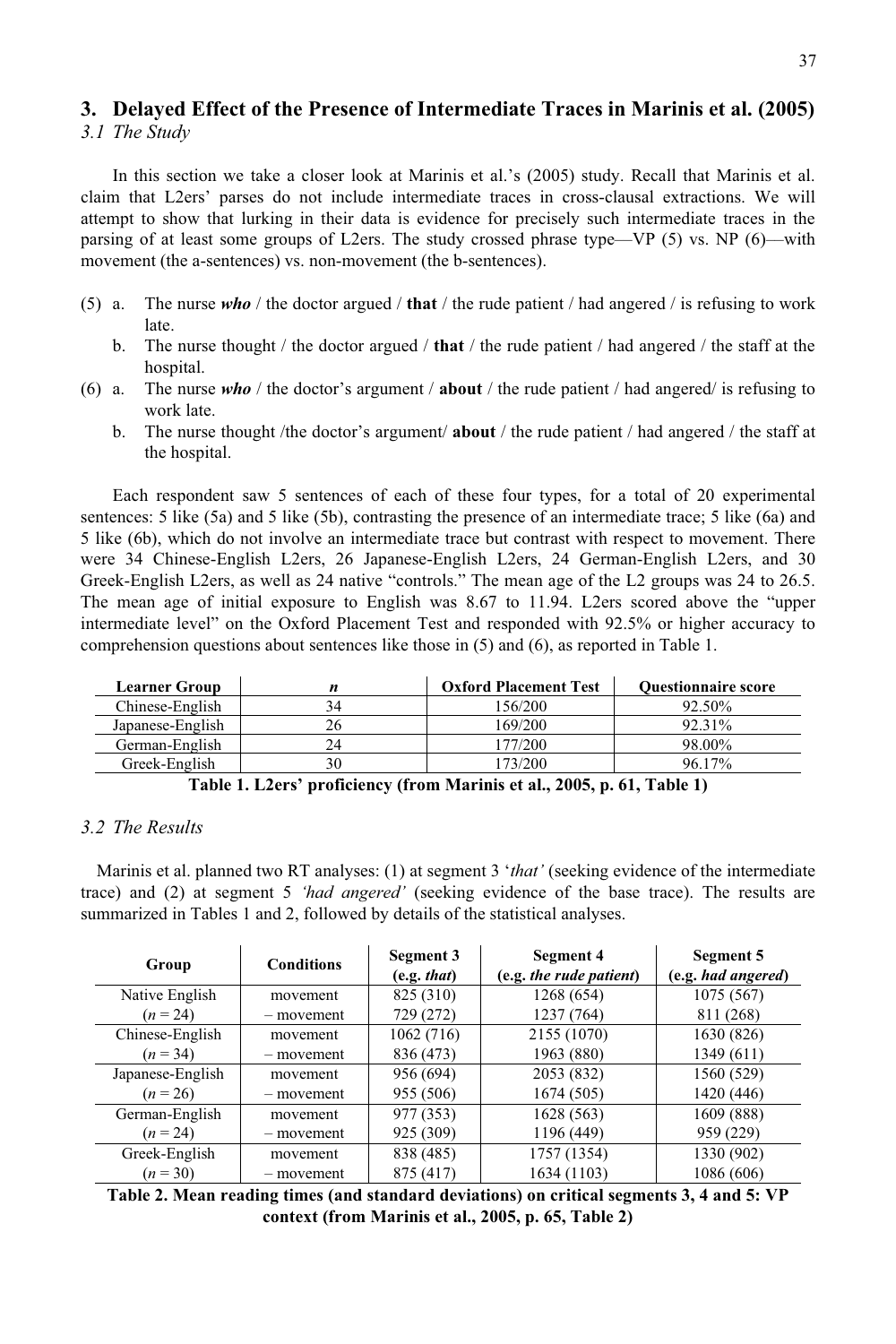| Group            | <b>Conditions</b> | Segment 3   | Segment 4               | Segment 5          |
|------------------|-------------------|-------------|-------------------------|--------------------|
|                  |                   | (e.g. that) | (e.g. the rude patient) | (e.g. had angered) |
| Native English   | movement          | 833 (340)   | 1368 (619)              | 1307 (750)         |
| $(N = 24)$       | - movement        | 657 (193)   | 1066 (525)              | 820 (249)          |
| Chinese-English  | movement          | 814 (589)   | 2492 (1290)             | 1813 (925)         |
| $(N=34)$         | - movement        | 857 (365)   | 1676 (744)              | 1503 (826)         |
| Japanese-English | movement          | 1126 (587)  | 1972 (861)              | 1910 (765)         |
| $(N = 26)$       | - movement        | 918 (279)   | 1643 (513)              | 1523 (689)         |
| German-English   | movement          | 935 (290)   | 1351 (506)              | 1374 (537)         |
| $(N = 24)$       | - movement        | 753 (220)   | 1265 (470)              | 925 (339)          |
| Greek-English    | movement          | 837 (365)   | 2022 (1547)             | 1394 (1036)        |
| $(N = 30)$       | - movement        | 664 (254)   | 1417 (764)              | 1008 (475)         |

**Table 3. Mean reading times (and standard deviations) on critical segments 3, 4 and 5: NP context (from Marinis et al., 2005, p. 65, Table 2)**

- A three-way ANOVA revealed a main effect of extraction  $(F(1, 129) = 8.412, p < .01)$  and of language  $(F(1, 129) = 2.443, p < .05)$ , and a main effect of phrase type approached significance  $(F(1, 129) = 3.081, p = .085)$ .
- Natives: An ANOVA (extraction x phrase type) revealed a main effect of extraction on segment 3  $(F(1, 23) = 4.578, p < .05)$  and on segment 5  $(F(1, 23) = 11.045, p < .01)$ . On segment 5, there were both a main effect of phrase type  $(F(1, 23) = 4.759, p < .05)$  and an interaction effect between phrase type and extraction  $(F(1, 23) = 4.994, p < .05)$ . Pairwise *t*-tests calculated for segment 5 in the VP context also revealed a contrast between RTs for movement vs. non-movement  $(t(23)=2.560, p < .05)$ .
- L2ers: A main effect of extraction on segment 3 was not found in the RTs of Chinese, Japanese and Greek L2ers, although it was observed in the subject analysis of German L2ers  $(F(1, 21) = 4.388, p < .05)$ . On segment 5, a main effect of extraction was found for all L2 groups: Chinese (*F*(1, 31) = 6.784, *p* < .05); Japanese (*F*(1, 25) = 8.162, *p* < .01); German  $(F(1, 21) = 15.175, p < .01)$ ; Greek  $(F(1, 29) = 9.149, p < .01)$ . Also on segment 5, a main effect of phrase type was found for the Japanese L2ers,  $(F(1, 25) = 5.031, p < .05)$ , and an effect of phrase type also appeared in the item analysis of the German L2ers.

For Marinis et al., the main point is that the natives look different from the L2 groups. While there is straightforward evidence for traces on both segment 3 and segment 5 for the natives, this is not generally the case for the L2ers. While a main effect of extraction was found on segment 5 for all L2 groups, a main effect of extraction was not found in the RTs of Chinese, Japanese and Greek L2ers on segment 3, although it was observed in the subject analysis of German L2ers.

#### *3.3 Problems*

So, on the basis of the non-isomorphy of contrasts between natives vs. L2ers on the planned segments, Marinis et al. (2005, p. 68) argue that "learners integrated the filler with its subcategorizer at segment 5 in both extraction conditions but that filler integration was not facilitated by the availability of an intermediate syntactic gap in the extraction-VP condition." However, we note that RTs for segment 4 are longer for movement than for non-movement, suggesting a delayed effect. An ANOVA run by Marinis et al. found a main effect of language. Therefore, for each language group, we calculated two one-tailed dependent samples *t*-tests on segment 4 for the VP and NP contexts on the basis of the results reported in Tables 2 and 3, assuming a Bonferroni protection measure of  $\alpha = .05/2 = .025$ . The results are given in Table 4.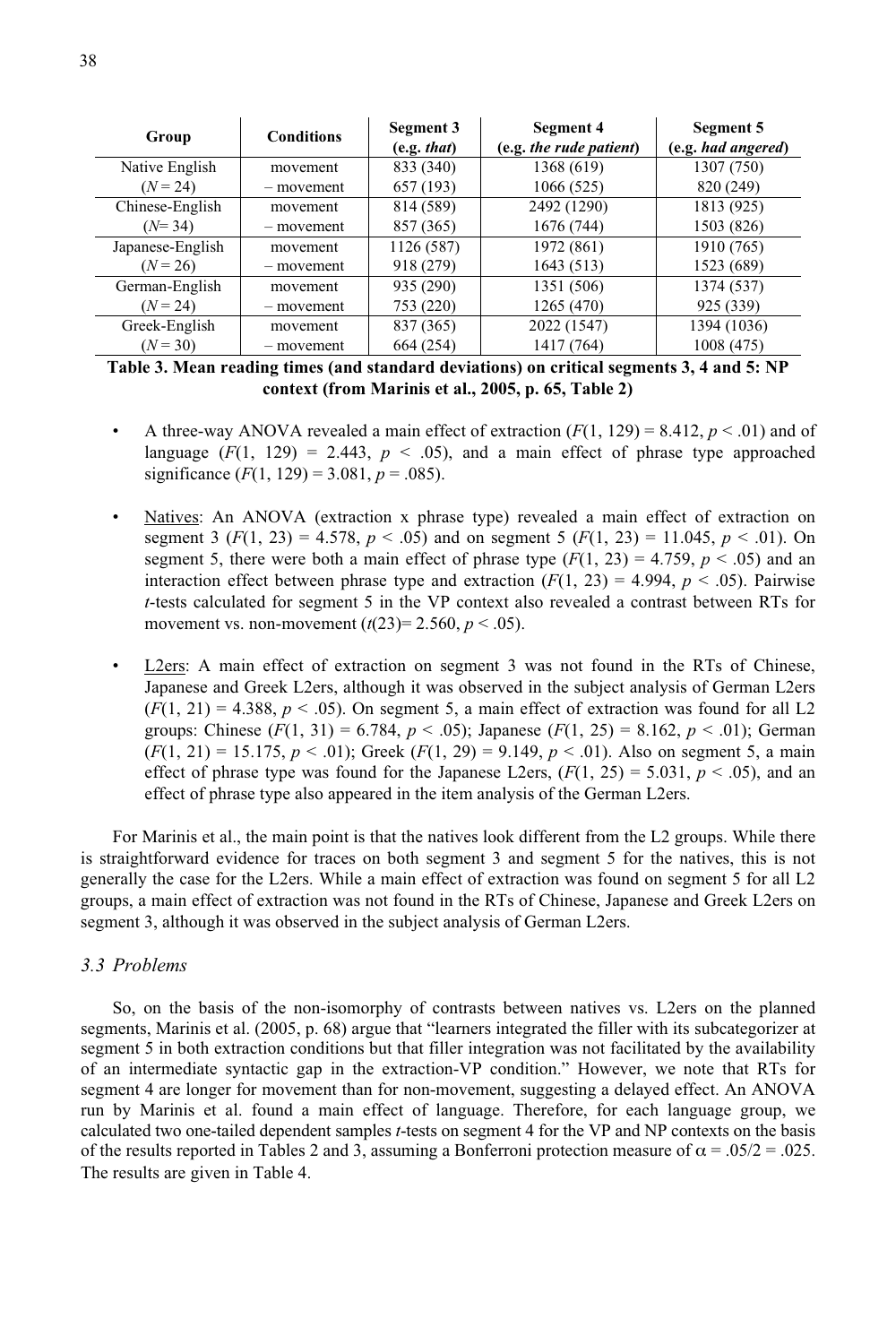| Group            | Context    | Statistics (movement vs. non-movement) |  |  |
|------------------|------------|----------------------------------------|--|--|
| Native English   | VP context | $t(23) = .151, p = .441$               |  |  |
|                  | NP context | $t(23) = 1.82, p = .041$               |  |  |
| Chinese-English  | VP context | $t(33) = .808, p = .212$               |  |  |
|                  | NP context | $t(33) = 3.20, p = .002$               |  |  |
| Japanese-English | VP context | $t(25) = 1.986, p = .029$              |  |  |
|                  | NP context | $t(25) = 1.674, p = .053$              |  |  |
| German-English   | VP context | $t(23) = 2.939, p = .004$              |  |  |
|                  | NP context | $t(23) = .610, p = .274$               |  |  |
| Greek-English    | VP context | $t(29) = .386, p = .351$               |  |  |
|                  | NP context | $t(29) = 1.92, p = .032$               |  |  |

**Table 4. Dependent samples comparisons of mean RTs between movement and non-movement conditions for segment 4 in VP context and NP context**

In the VP context, "spill-over" asymmetries at segment 4 arise for the German-English group and the Japanese-English group, and crucially, this occurs *only* in the VP context––but not in the NP context––indicating the presence of an intermediate trace, albeit not on the "targeted" segment. The procedures adopted by Marinis et al. (2005) hence make it possible to miss the presence of an intermediate trace, if there is delay. Again crucially, whether an effect of intermediate trace was measured on this task is *not* correlated with language type. Both German and Greek exhibit *wh*-movement; but of these two languages, the task registered an effect of an intermediate trace only in German-English Interlanguage. Similarly, relative clauses in Chinese and Japanese are standardly analyzed as not being derived by *wh*-movement; but of these two, there is evidence for intermediate traces only in Japanese-English Interlanguage. We conclude that the results of Marinis et al. (2005) in fact do not support the Shallow Structure Hypothesis, given the fact that there is evidence that (some groups of) L2ers do indeed compute intermediate traces––even if with some delay.

It will not suffice for Shallow Structure Hypothesis proponents to interject here that not all L2ers (or L2 groups) exhibit the relevant asymmetry and to propose a weakened version of Shallow Processing, supported by the Greek and Chinese L2ers, who did not exhibit evidence of having posited intermediate traces. Recall that it is the *presence* of an asymmetry specifically in the VP context alone that requires an explanation. In contrast, the *absence* of statistical asymmetries (i.e. the finding of null results) in Chinese-English and Greek-English provides no valid argument for Shallow Processing (or any other hypothesis).

### **4. Conclusion**

If true, the Shallow Structure Hypothesis would have significant repercussions not only for L2 use but also for L2 syntactic development. Because the advocates of the Shallow Structure Hypothesis have not yet made explicit precisely how shallow they claim L2 processing to be, it is not obvious what kind of L2 data, apart from L2 data that fully mirror mature L1 data, could count as clear counterevidence against their hypothesis. However, evidence that L2ers' processing *does* posit intermediate traces seems to meet the Shallow Processing Hypothesizers' own implicit threshold. And finally, as we discussed in Section 2.2, there are, moreover, a number of reasons why (developing) L2 processing outcomes might differ from (mature) native processing outcomes, even if one and the same processing algorithm underlies them both. Hence, the mere observation of difference does not imply fundamental difference.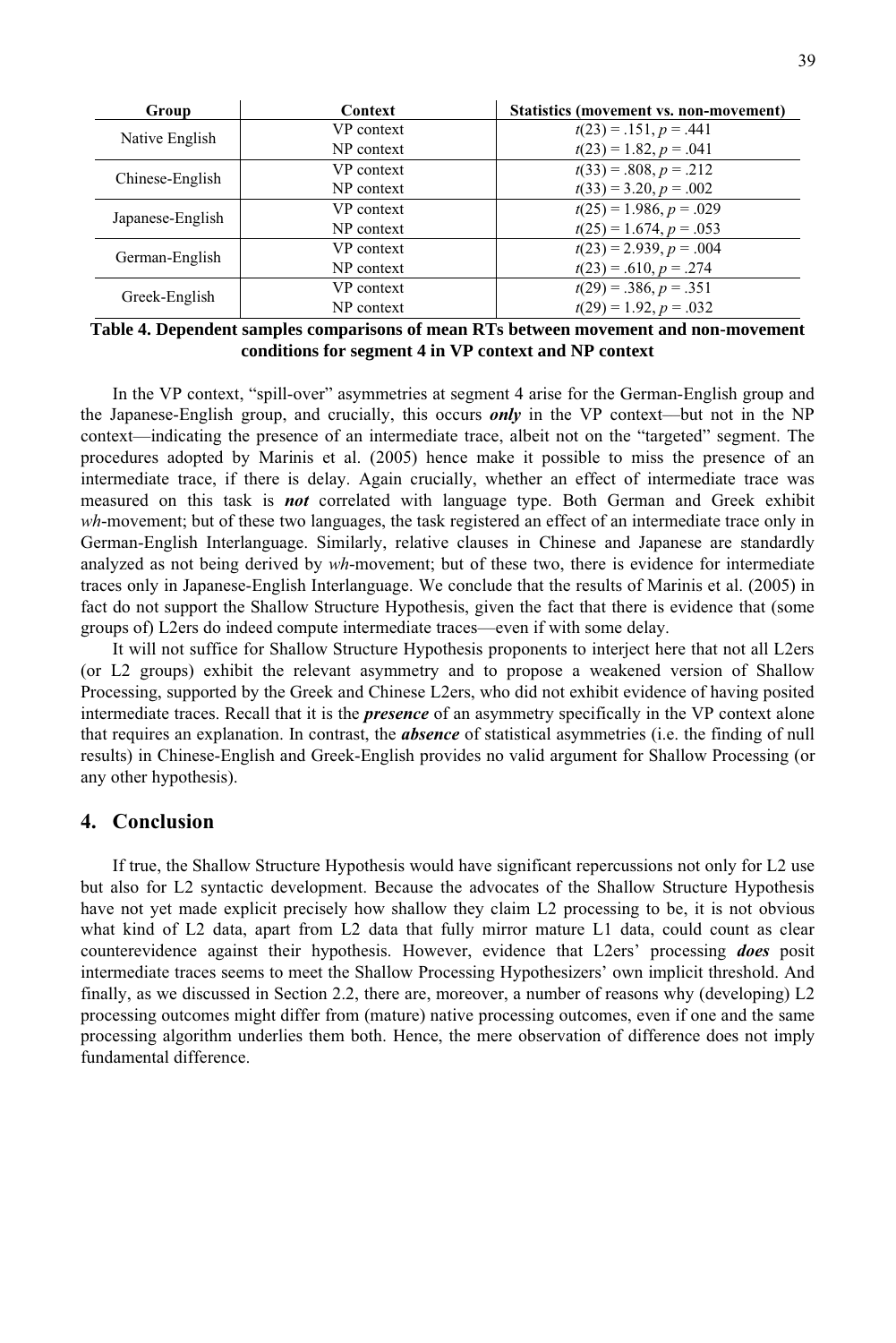### **References**

- Bley-Vroman, R. (1983). The comparative fallacy in interlanguage studies: The case of systematicity. *Language Learning 33,* 1–17.
- Bley-Vroman, R. (1990). The logical problem of foreign language learning. *Linguistic Analysis 20*, 3–49.
- Clahsen, H. & Felser, C. (2006a). Continuity and shallow structures in language processing. *Applied Psycholinguistics 27*, 107–126.
- Clahsen, H. & Felser, C. (2006b). Grammatical processing in language learning. *Applied Psycholinguistics 27*, 3– 42.
- Clahsen, H. & Muysken, P. (1986). The availability of Universal Grammar to adult and child learners––A study of the acquisition of German word order. *Second Language Research 2,* 93–119.
- Clahsen, H. & Muysken, P. (1989). The UG paradox in L2 acquisition. *Second Language Research 5,* 1–29.
- Dekydtspotter, L., Donaldson, B., Edmonds, A. C., Liljestrand, A. & Petrush, R. A. (submitted). Syntactic and prosodic computation in the resolution of relative clause attachment ambiguity by English-French learners. Ms., Indiana University.
- Dussias, P. (2001). Sentence parsing in fluent Spanish-English bilinguals. In J. Nicol (ed.) *One Mind, Two Languages: Bilingual Language Processing* (pp. 159–176). Malden, MA: Blackwell.
- Dussias, P. (2003). Syntactic ambiguity resolution in second language learners: Some effects of bilinguality on L1 and L2 processing strategies. *Studies in Second Language Learning 25*, 529–557.
- Felser, C., Roberts, L., Marinis, T. & Gross, R. (2003). The processing of ambiguous sentences by first and second language learners of English. *Applied Psycholinguistics 24*, 453–489.
- Fodor, J. D. (1998). Learning to parse? *Journal of Psycholinguistic Research 27,* 285–319.
- Fodor, J. D. (2002). Prosodic disambiguation in silent reading. In M. Hirotani (ed.) *Proceedings of the North East Linguistics Society* 32, vol. 1., pp. 113–132.
- Fodor, J. A. (1983). *The Modularity of Mind*. Cambridge, MA: MIT Press.
- Frenck-Mestre, C. (2002). An on-line look at sentence processing in the second language. In R. R. Heredia & J. Altarriba (eds.) *Bilingual sentence processing* (pp. 217–236). Amsterdam: Elsevier, North Holland.
- Frenck-Mestre, C. (2005). Eye-movement recording as a tool for studying syntactic processing in a second language: A review of methodologies and experimental findings. *Second Language Research 21*, 175–198.
- Frenck-Mestre, C. & Pynte, J. (1997). Syntactic ambiguity resolution while reading in second and native languages. *Quarterly Journal of Experimental Psychology 50A,* 119–148.
- Juffs, A. (2006). Grammar and parsing and transition theory. *Applied Psycholinguistics 27,* 69–71.
- Lefebvre, C. (1998). *Creole Genesis and the Acquisition of Grammar: The Case of Haitian Creole*. New York: Cambridge University Press.
- Marinis, T., Roberts, L., Felser, C. & Clahsen, H. (2005). Gaps in second language sentence processing. *Studies in Second Language Acquisition 27,* 53–78.
- Papadopoulou, D. (2002). *Cross-linguistic Variation in Sentence Processing: Evidence from Relative Clause Attachment Preferences in Greek*. PhD dissertation, University of Essex.
- Papadopoulou, D. (2005). Reading-time studies of second language ambiguity resolution. *Second Language Research 21,* 98–120
- Papadopoulou, D. & Clahsen, H. (2003). Parsing strategies in L1 and L2 sentence processing: A study of relative clause attachment in Greek. *Studies in Second Language Acquisition 24,* 501–528.
- Phillips, C. (1996). *Order and Structure*. PhD dissertation, Massachusetts Institute of Technology.
- Schwartz, B. D. (1997). On the Basic Variety…. *Second Language Research 13,* 386–402.
- Schwartz, B. D. & Sprouse, R. A. (1996). L2 cognitive states and the Full Transfer/Full Access model. *Second Language Research 12,* 40–72.
- Schwartz, B. D. & Sprouse, R. A. (2000a). The use and abuse of linguistic theory in L2 acquisition research. *University of Pittsburgh Working Papers in Linguistics* 4 (=special issue: Proceedings of Generative Approaches to Second Language Acquisition IV), 176–187.
- Schwartz, B. D. & Sprouse, R. A. (2000b). When syntactic theories evolve: Consequences for L2 acquisition research. In J. Archibald (ed.) *Second Language Acquisition and Linguistic Theory* (pp. 156–186). Malden, MA: Blackwell.
- Sprouse, R. A. (in press). Full transfer and relexification: Second language acquisition and creole genesis. In C. Lefebvre, L. White & C. Jourdan (eds.) *Montreal Dialogues*. Philadelphia: Benjamins.